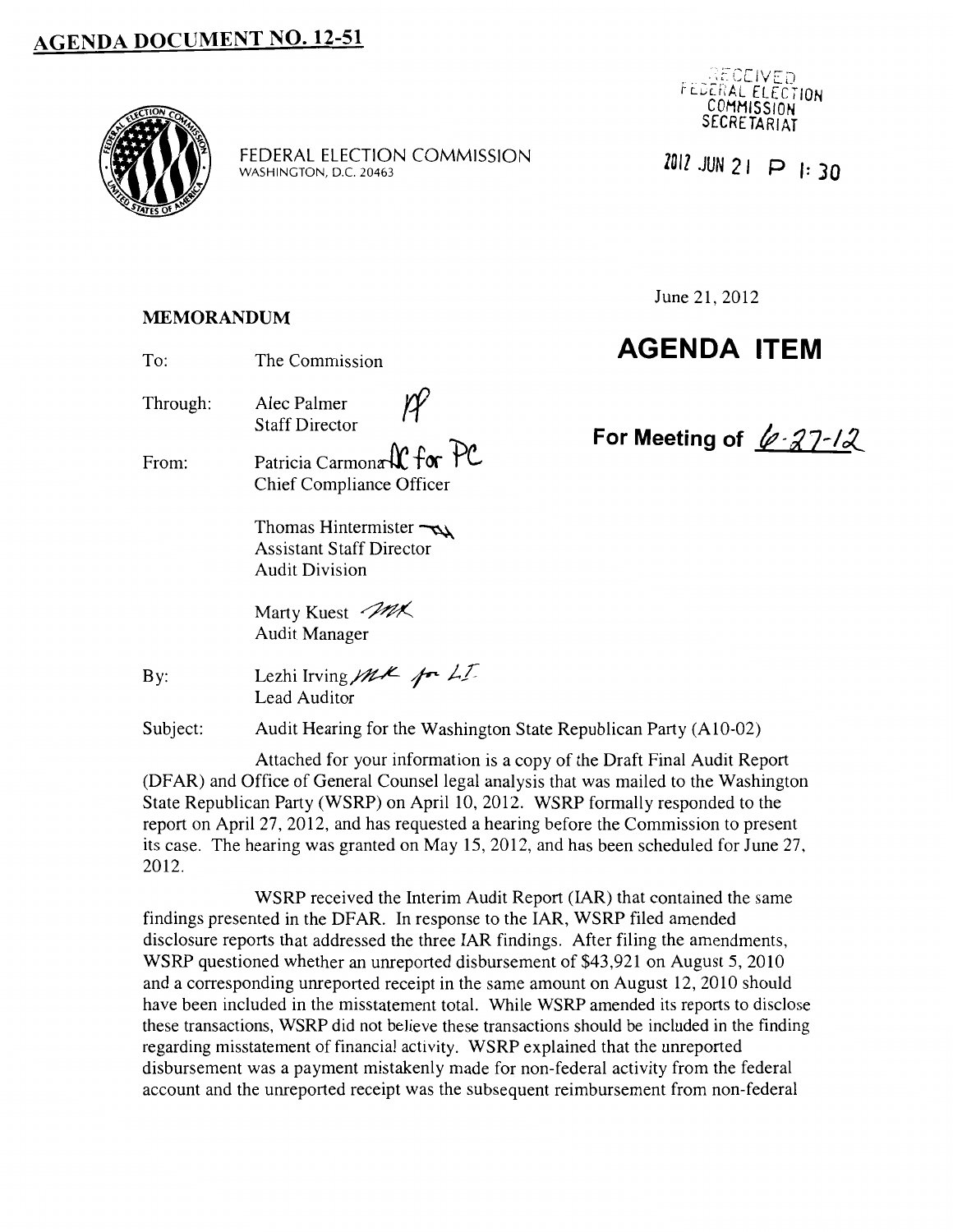account. In response to the DFAR, WSRP again states its belief that these offsetting transactions should be excluded from the misstatement finding and asks that "the proposed finding regarding understatements of receipts and disbursements each be reduced by \$43,921."

WSRP questions whether every transaction in a political committee's (Federal) bank account must appear on the committee's FEC report, even if the transactions were obvious and quickly rectified errors. WSRP believes that simple payment errors corrected within a reporting period should not be required to be reported. WSRP cited the following previous audit matters as support.

- In WSRP's response dated April 27, 2012, WSRP cites the Final Audit Report for the Democratic Party of Orange County FED PAC and believes a statement in the report implies that errors corrected within the reporting period might not require reporting. This implication is simply incorrect. In fact, the audit report states that political committees are required to report all receipts and disbursements.
- Second, WSRP cites the audit of the Georgia Federal Elections Committee (2006) election cycle) as an instance where the Commission refused to apply an "every account entry" reporting requirement. At issue in this audit was whether the committee's payroll escrow account was an allocation account and therefore was activity in the account reportable. The Commission adopted a motion the payroll escrow account was not reportable since it served as a pass-through escrow account established to accommodate the committee's payroll vendor and used for non-allocable disbursements. While this committee was not required to report this activity, it never contended that the activity had occurred as the result of an error nor did it contend that the error had been corrected within the reporting period.
- Third, in its supplemental response dated June 1, 2012, WSRP cites the audit of the Democratic Party of Arkansas (2008 election cycle) concerning the explanation the committee provided with respect to misstated transactions of \$66,000. In that audit, the committee mistakenly paid \$66,000 in non-federal activity from the federal account and then reimbursed the federal account from its non-federal funds account. The reimbursement occurred approximately three weeks after the expense was paid and neither transaction was reported. The committee contends that since both transactions occurred during the same reporting period, they were justified in excluding them from the report. Similiar to WSRP, this committee filed amended reports to include the transactions that were originally not reported. The Commission considered the Audit Division Recommendation Memorandum in which the Audit Division recommended that the Commission adopt a finding that the committee misstated its financial activity for 2007. The Commission approved the Audit staff recommendation.

Federal regulations require that a committee accurately report and disclose all activity that passes through their federal bank account(s). The regulations also provide no provision or exception for transactions made in error. Consistent with the Audit staff recommendation in the Democratic Party of Arkansas audit noted above, the Audit staff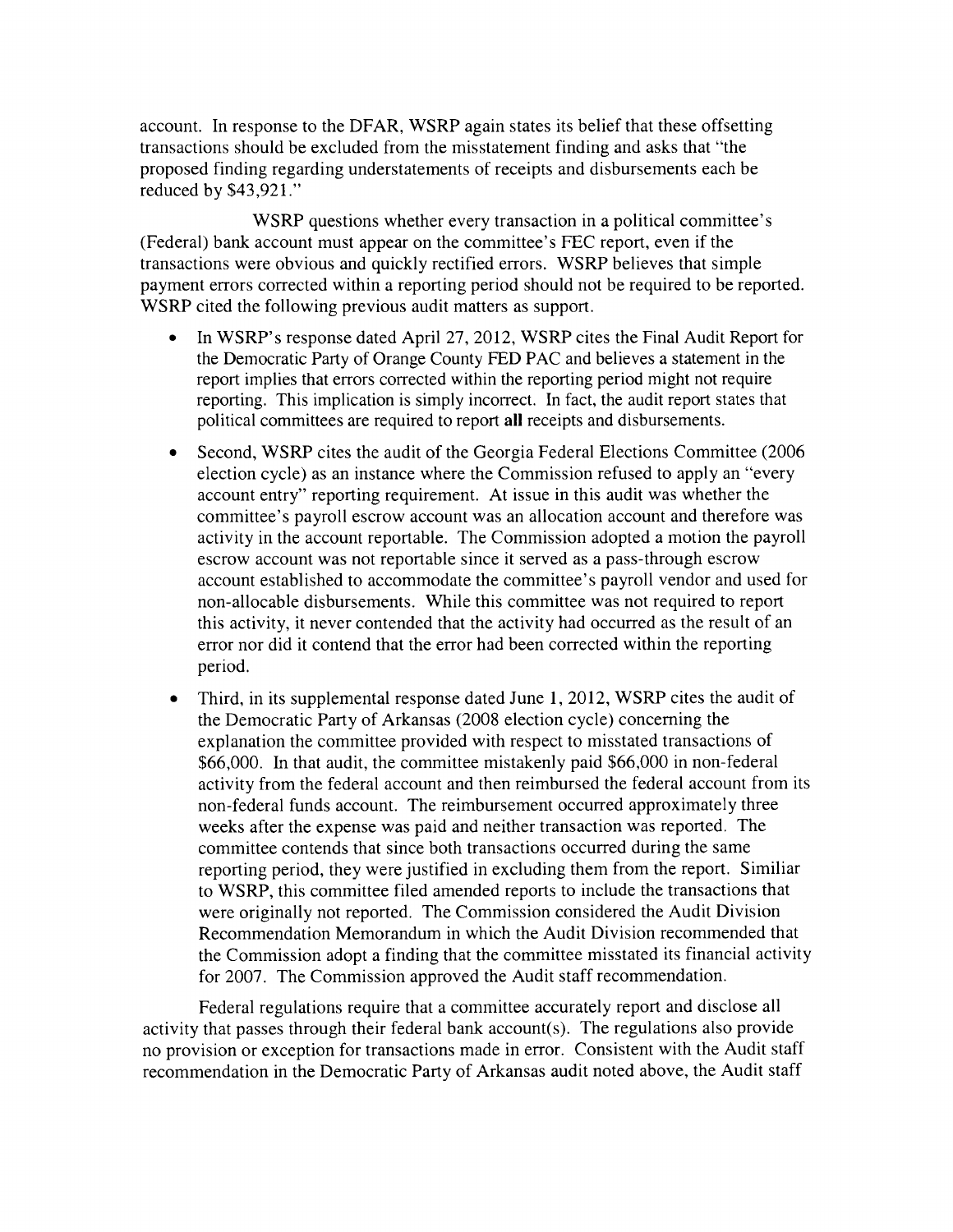maintains the activity be included as part of the committee activity that was misstated for 2010.

Documents related to this audit report can also be viewed in Voting Ballot Matters. Should you have any questions, please contact Lezhi Irving or Marty Kuest at 694-1200.

Attachments:

-Draft Final Audit Report -Office of General Counsel Legal Analysis of Draft Final Audit Report -WSRP Response to the Draft Final Audit Report/Request for Hearing -WSRP Response to the Draft Final Audit Report Additional Citations

cc: Office of General Counsel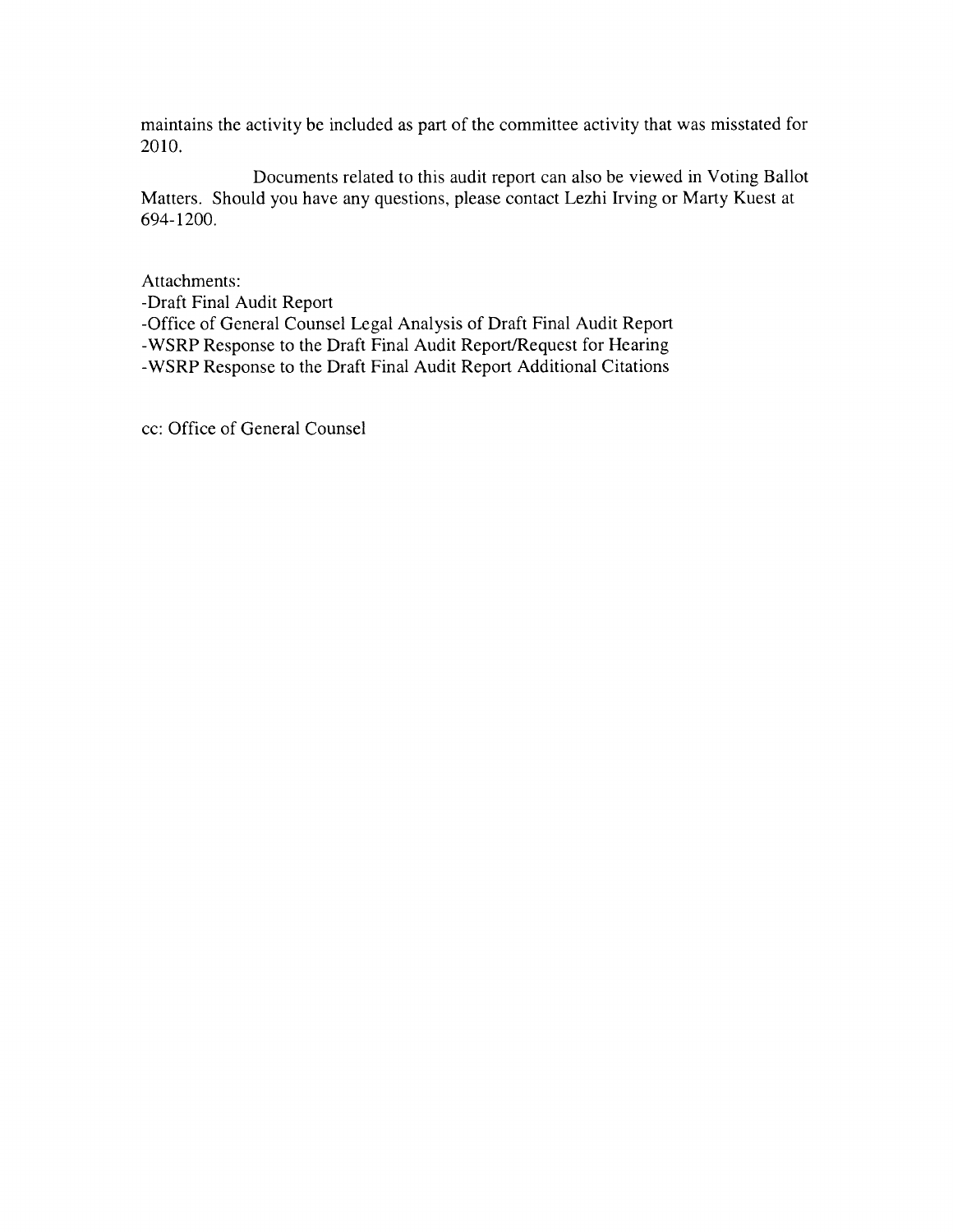

### **Why the Audit Was Done**

Federal law permits the Commission to conduct audits and field investigations of any political committee that is required to file reports under the Federal Election Campaign Act (the Act). The Commission generally conducts such audits when a committee appears not to have met the threshold requirements for substantial compliance with the  $Act.$ <sup>1</sup> The audit determines whether the committee complied with the limitations, prohibitions and disclosure requirements of the Act.

## **Future Action**

The Commission may initiate an enforcement action, at a later time, with respect to any of the matters discussed in this report.

## **Draft Final Audit Report of the Audit Division on the Washington State Republican Party**

January 1, 2009- December 31, 2010

## **About the Committee** (p. 2)

The Washington State Republican Party is a state party committee headquartered in Bellevue, Washington. For more information, see the chart on the Committee Organization, p. 2.

## **Financial Activity** (p. 2)

| ٠         |          | <b>Federal Receipts</b>                     |             |
|-----------|----------|---------------------------------------------|-------------|
|           | $\Omega$ | Contributions from Individuals              | \$1,844,135 |
|           | $\Omega$ | Contributions from Political Committees     | 900,961     |
|           | $\Omega$ | Transfers from Affiliated and Other         |             |
|           |          | <b>Political Committees</b>                 | 527,887     |
|           | $\Omega$ | Transfers from Non-federal and Levin        |             |
|           |          | Funds                                       | 462,069     |
|           | $\circ$  | Other Receipts                              | 44,356      |
|           |          | <b>Total Federal Receipts</b>               | \$3,779,408 |
| $\bullet$ |          | <b>Federal Disbursements</b>                |             |
|           |          | <b>Operating Expenditures</b>               | \$3,753,148 |
|           |          | Transfers to Affiliated and Other Political |             |
|           |          | Committees                                  | 32,334      |
|           | ۰O       | Contributions to Other Committees           | 27,900      |
|           |          | <b>o</b> Federal Election Activity          | 103,626     |
|           |          | <b>Refunds/Other Disbursements</b>          | 23,837      |
|           |          | <b>Total Federal Disbursements</b>          | \$3,940,845 |
|           |          | <b>Levin Receipts</b>                       | \$15,000    |
|           |          | <b>Levin Disbursements</b>                  | \$32,000    |

### **Findings and Recommendations** (p. 3)

- Misstatement of Financial Activity (Finding 1)
- Misstatement of Financial Activity- Levin Fund (Finding 2)
- Reporting of Debts and Obligations (Finding 3)

 $1$  2 U.S.C. §438(b).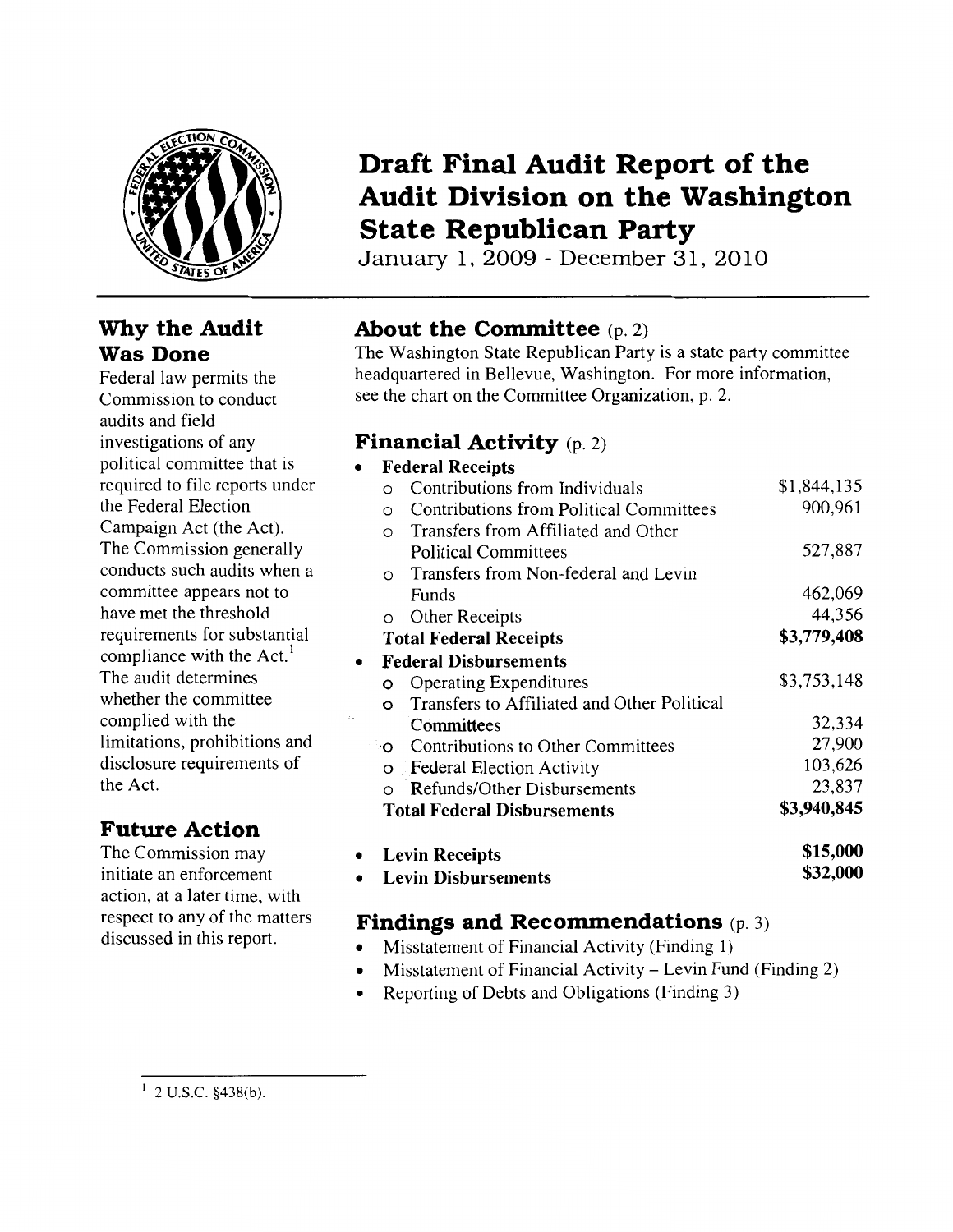# Draft Final Report of the Audit Division on the Washington State Republican Party

January 1, 2009- December 31, 2010



 $\mathcal{L}=\mathcal{L}^{\text{loc}}_{\text{sym}}$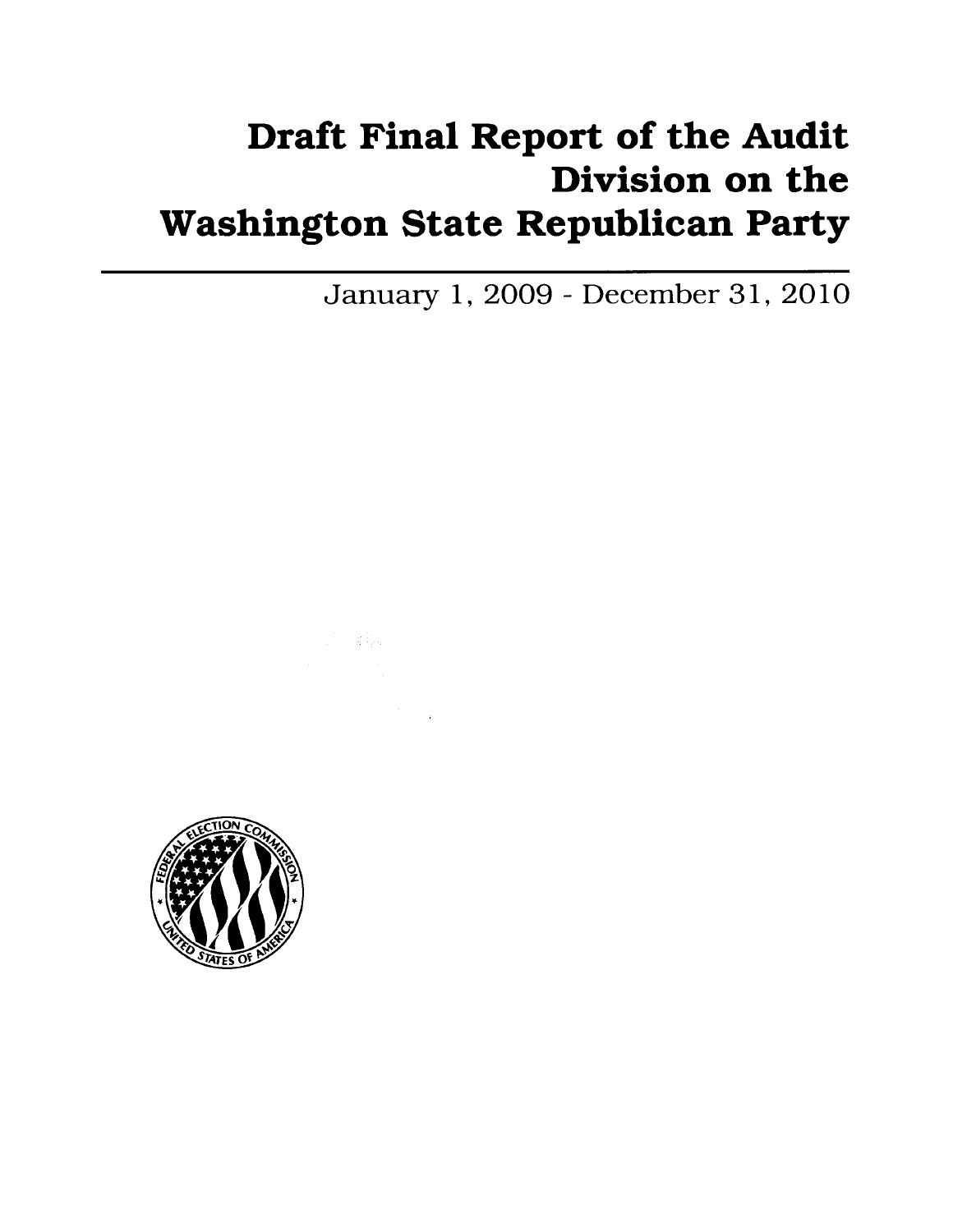## **Table of Contents**

| Part I. Background<br><b>Authority for Audit</b>           |                |
|------------------------------------------------------------|----------------|
| Scope of Audit                                             |                |
| Part II. Overview of Committee                             |                |
| Committee Organization                                     | 2              |
| Overview of Financial Activity                             | $\overline{2}$ |
| <b>Part III. Summaries</b>                                 |                |
| Findings and Recommendations                               | 3              |
| Part IV. Findings and Recommendations                      |                |
| Finding 1. Misstatement of Financial Activity              | 5              |
| Finding 2. Misstatement of Financial Activity – Levin Fund | 8              |
| Finding 3. Reporting of Debts and Obligations              | 10             |

## **Page**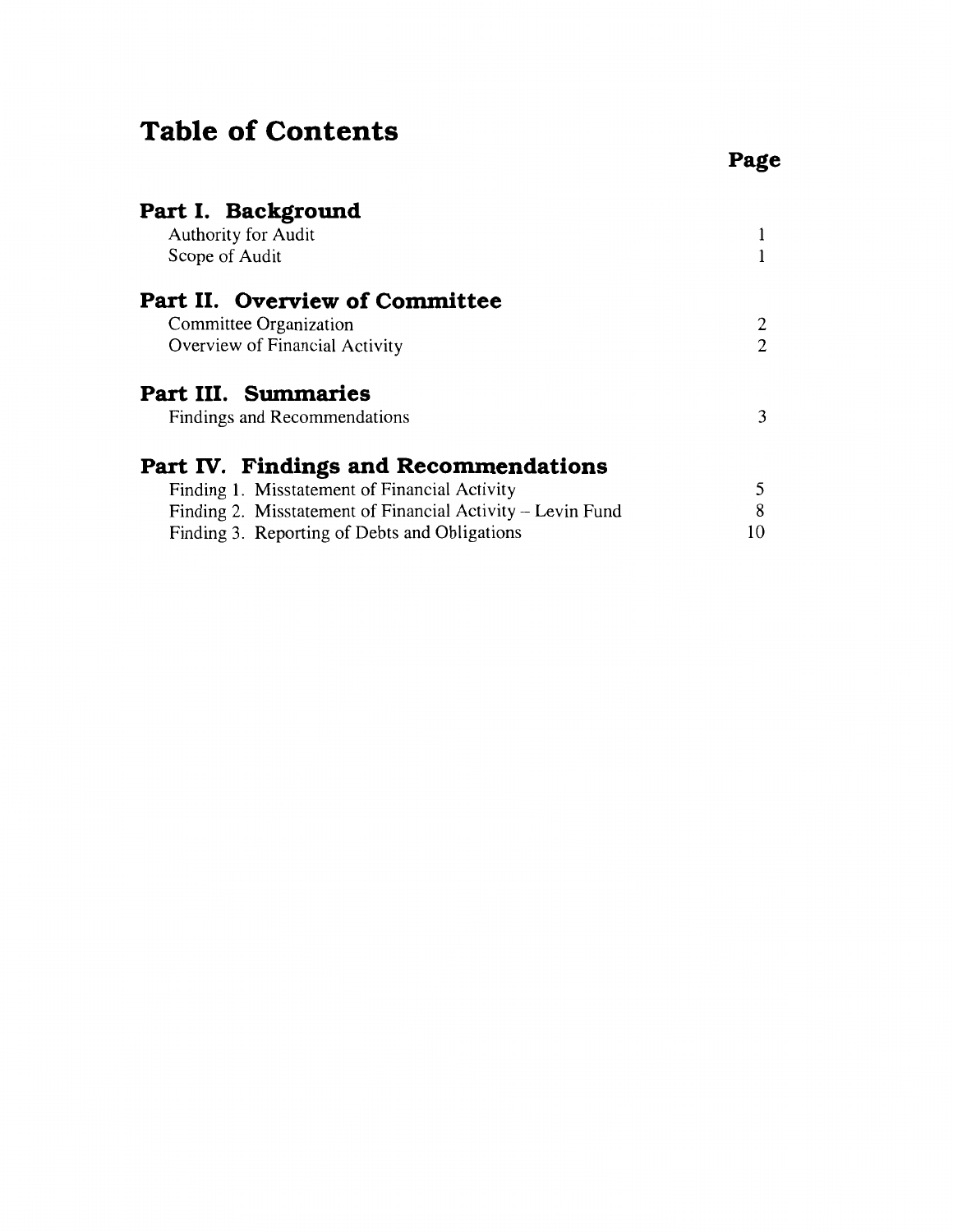## **Part I Background**

## **Authority for Audit**

This report is based on an audit of the Washington State Republican Party (WSRP), undertaken by the Audit Division of the Federal Election Commission (the Commission) in accordance with the Federal Election Campaign Act of 1971, as amended (the Act). The Audit Division conducted the audit pursuant to 2 U.S.C. §438(b), which permits the Commission to conduct audits and field investigations of any political committee that is required to file a report under 2 U.S.C. §434. Prior to conducting any audit under this subsection, the Commission must perform an internal review of reports filed by selected committees to determine whether the reports filed by a particular committee meet the threshold requirements for substantial compliance with the Act. 2 U.S.C. §438(b).

## **Scope of Audit**

Following Commission-approved procedures, the Audit staff evaluated various risk factors and as a result, this audit examined:

- 1. the disclosure of individual contributors' occupation and name of employer;
- 2. the disclosure of disbursements, debts and obligations;
- 3. the disclosure of expenses allocated between federal and non-federal accounts;
- 4. the consistency between reported figures and bank records;
- 5. the completeness of records; and
- 6. other committee operations necessary to the review.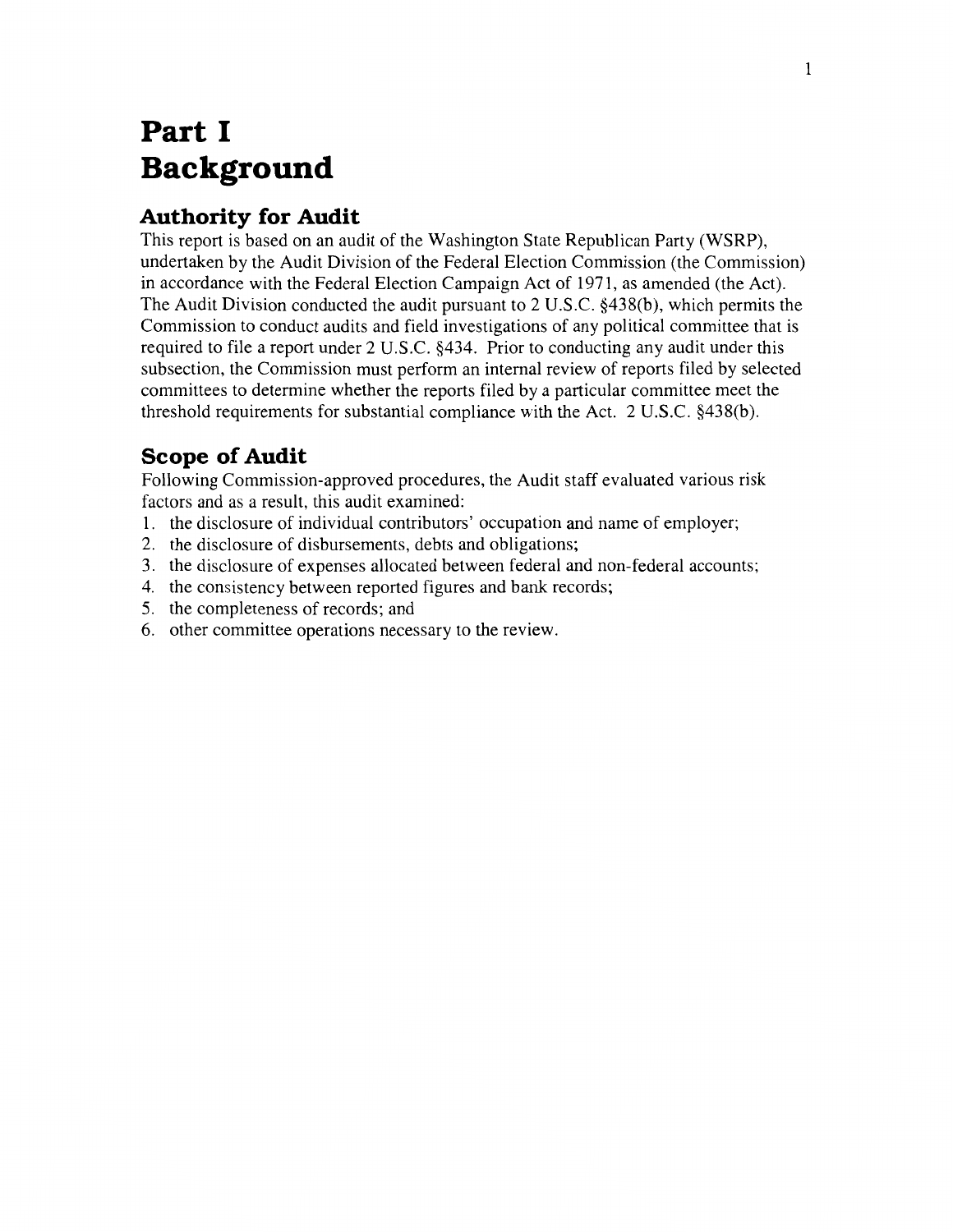## **Part II Overview of Committee**

## **Committee Organization**

| <b>Important Dates</b>                             |                                           |  |
|----------------------------------------------------|-------------------------------------------|--|
| Date of Registration                               | October 14, 1975                          |  |
| <b>Audit Coverage</b>                              | January 1, 2009 - December 31, 2010       |  |
| <b>Headquarters</b>                                | Bellevue, Washington                      |  |
| <b>Bank Information</b>                            |                                           |  |
| <b>Bank Depositories</b>                           | Two                                       |  |
| <b>Bank Accounts</b><br>$\bullet$                  | Eleven Federal, Nine Non-federal, and One |  |
|                                                    | Levin                                     |  |
| <b>Treasurer</b>                                   |                                           |  |
| Treasurer When Audit Was Conducted                 | Colleen Morse                             |  |
| Treasurer During Period Covered by Audit<br>٠      | Ed Mitchell: February 19, 2005 - July 18, |  |
|                                                    | 2009 Colleen Morse: July 19, 2009 -       |  |
|                                                    | Present                                   |  |
| <b>Management Information</b>                      |                                           |  |
| Attended FEC Campaign Finance Seminar<br>$\bullet$ | Yes                                       |  |
| Who Handled Accounting and<br>$\bullet$            | Paid Staff                                |  |
| Recordkeeping Tasks                                |                                           |  |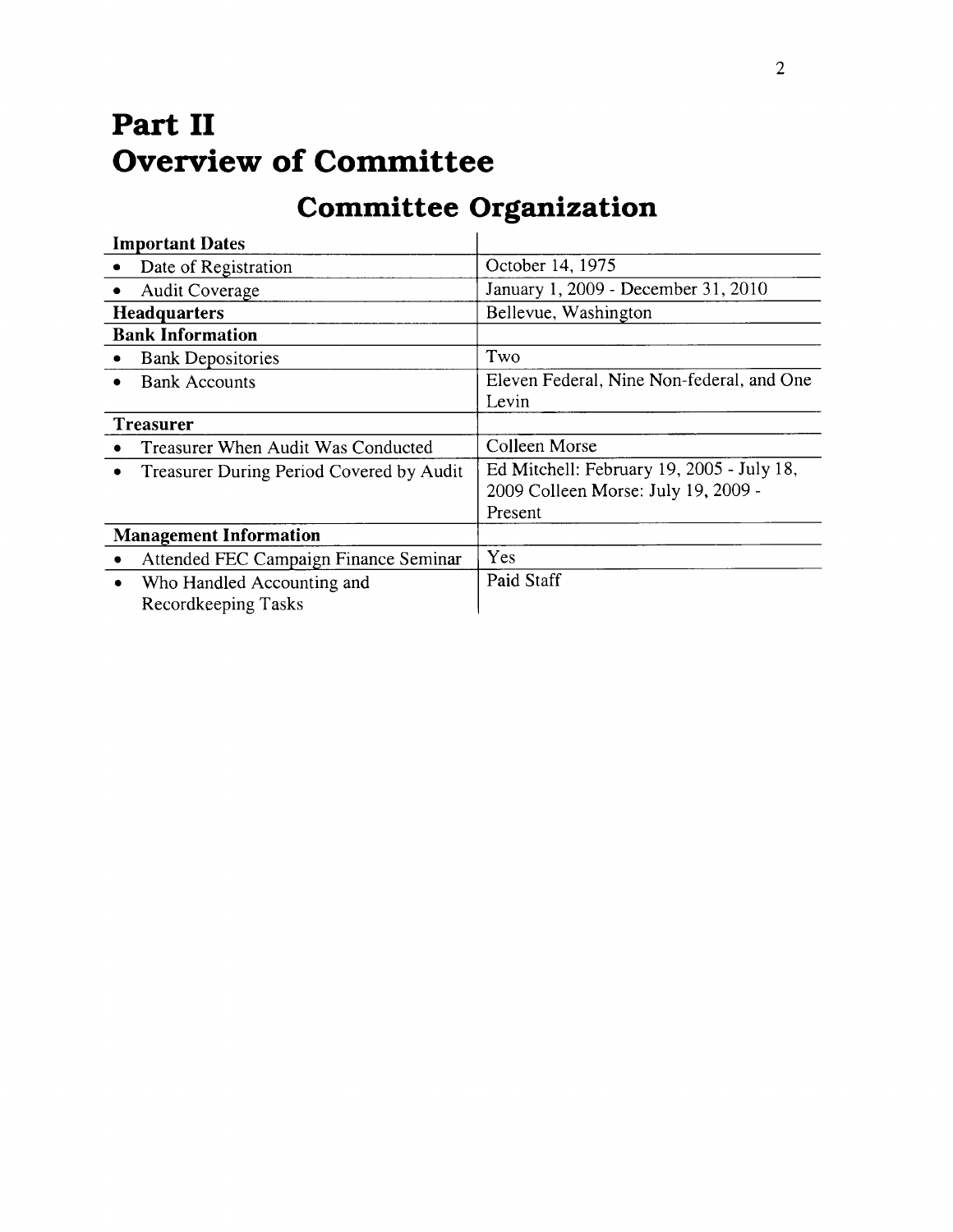| Federal Cash-on-hand @ January 1, 2009                    | \$<br>155,272             |  |  |
|-----------------------------------------------------------|---------------------------|--|--|
| Contributions from Individuals<br>$\Omega$                | 1,844,135                 |  |  |
| <b>Contributions from Political Committees</b><br>$\circ$ | 900,961                   |  |  |
| Transfers from Affiliated and Other<br>$\Omega$           | 527,887                   |  |  |
| <b>Political Committees</b>                               |                           |  |  |
| Transfers from Non-federal and Levin<br>$\Omega$          | 462,069                   |  |  |
| Funds                                                     |                           |  |  |
| Other Receipts<br>$\circ$                                 | 44,356                    |  |  |
| <b>Total Federal Receipts</b>                             | \$3,779,408               |  |  |
| <b>Operating Expenditures</b><br>$\Omega$                 | 3,753,148                 |  |  |
| Transfers to Affiliated and Other Political<br>$\Omega$   | 32,334                    |  |  |
| Committees                                                |                           |  |  |
| <b>Contributions to Other Committees</b><br>$\circ$       | 27,900                    |  |  |
| <b>Federal Election Activity</b><br>$\circ$               | 103,626                   |  |  |
| <b>Refunds/Other Disbursements</b><br>$\circ$             | 23,837                    |  |  |
| <b>Total Federal Disbursements</b>                        | \$3,940,845               |  |  |
| Federal Cash-on-hand @ December 31,                       | $($ \$6,165) <sup>2</sup> |  |  |
| 2010                                                      |                           |  |  |
|                                                           |                           |  |  |
| Levin Cash-on-hand @ January 1, 2009                      | \$17,001                  |  |  |
| <b>Total Levin Receipts</b>                               | \$15,000                  |  |  |
| <b>Total Levin Disbursements</b>                          | \$32,000                  |  |  |
| Levin Cash-on-hand @ December 31, 2010                    | \$1                       |  |  |

## **Overview of Financial Activity (Audited Amounts)**

 $\overline{a}$  Ending cash-on-hand was negative due to outstanding checks as of December 31, 2010.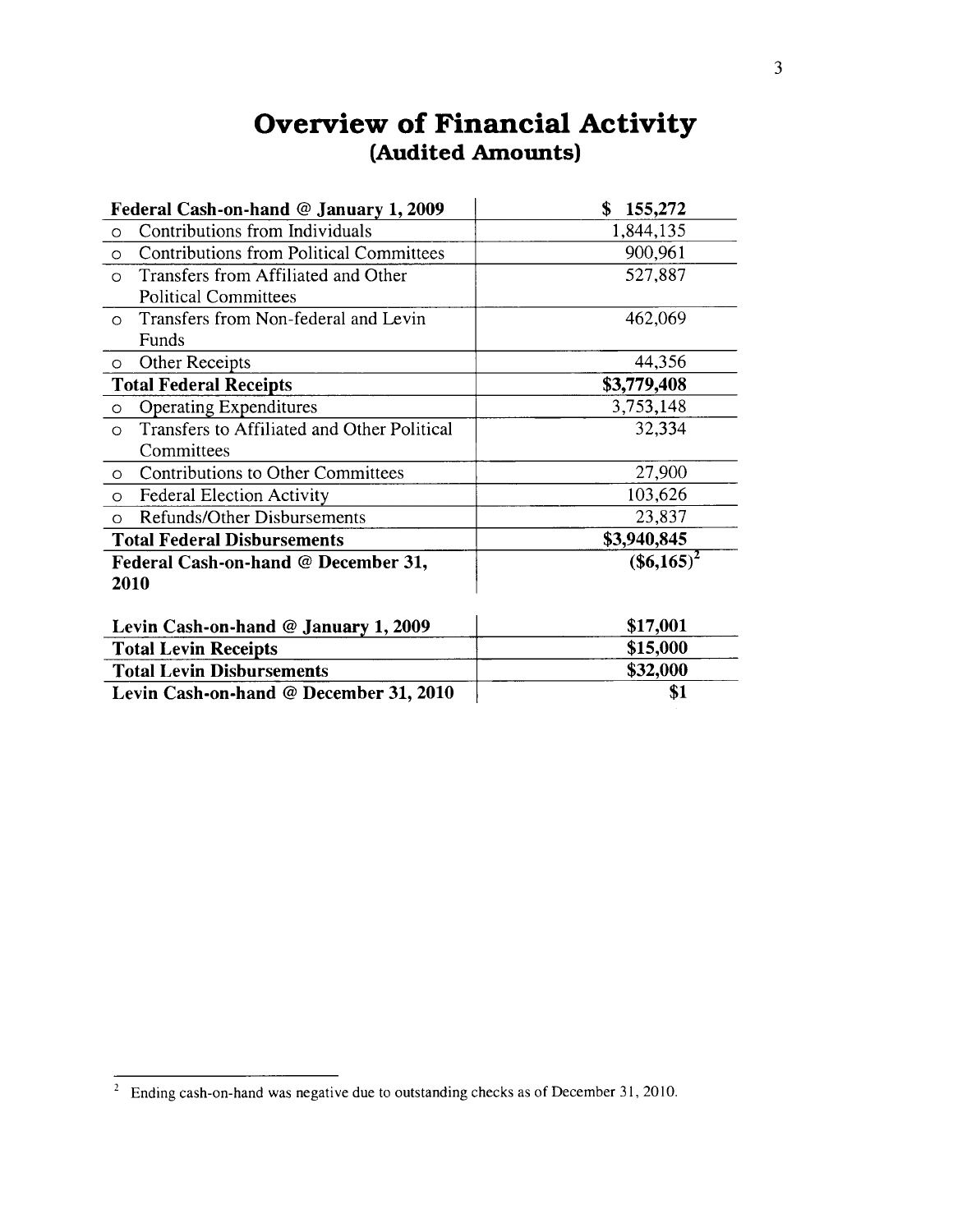## **Part III Summaries**

## **Findings and Recommendations**

### **Finding 1. Misstatement of Financial Activity**

A comparison of WSRP' s reported activity with bank records revealed a misstatement of its beginning cash-on-hand and receipts for 2009 and a misstatement of receipts, disbursements and ending cash-on-hand for 2010. For 2009, WSRP understated beginning cash-on-hand by \$30,321 and overstated receipts by \$45,641. In 2010, receipts were understated by \$697,155, disbursements were understated by \$1,062,382 and ending cash-on-hand was overstated by \$362,753.

In response to the Interim Audit Report, WSRP filed amended reports that materially corrected the misstatements. (For more detail, see p. 5.)

### **Finding 2. Misstatement of Financial Activity - Levin Fund**

A comparison of WSRP's reported Levin activity with bank records revealed a misstatement of its beginning cash-on-hand and disbursements for 2009 and a misstatement of disbursements and ending cash-on-hand for 2010. For 2009, WSRP overstated beginning cash-on-hand by \$32,499 and overstated disbursements by \$32,499. In 2010, WSRP understated disbursements by \$15,000 and overstated ending cash-anhand by \$12,500.

In response to the Interim Audit Report, WSRP filed amended reports that corrected the misstatements. (For more detail, see p. 8.)

### **Finding 3. Reporting of Debts and Obligations**

During audit fieldwork, the Audit staff identified debts to five vendors that WSRP failed to report in calendar years 2009 and 2010. WSRP did not report debts totaling \$361,838.

In response to the Interim Audit Report, WSRP amended its reports to disclose these debts. (For more detail, see p. 10.)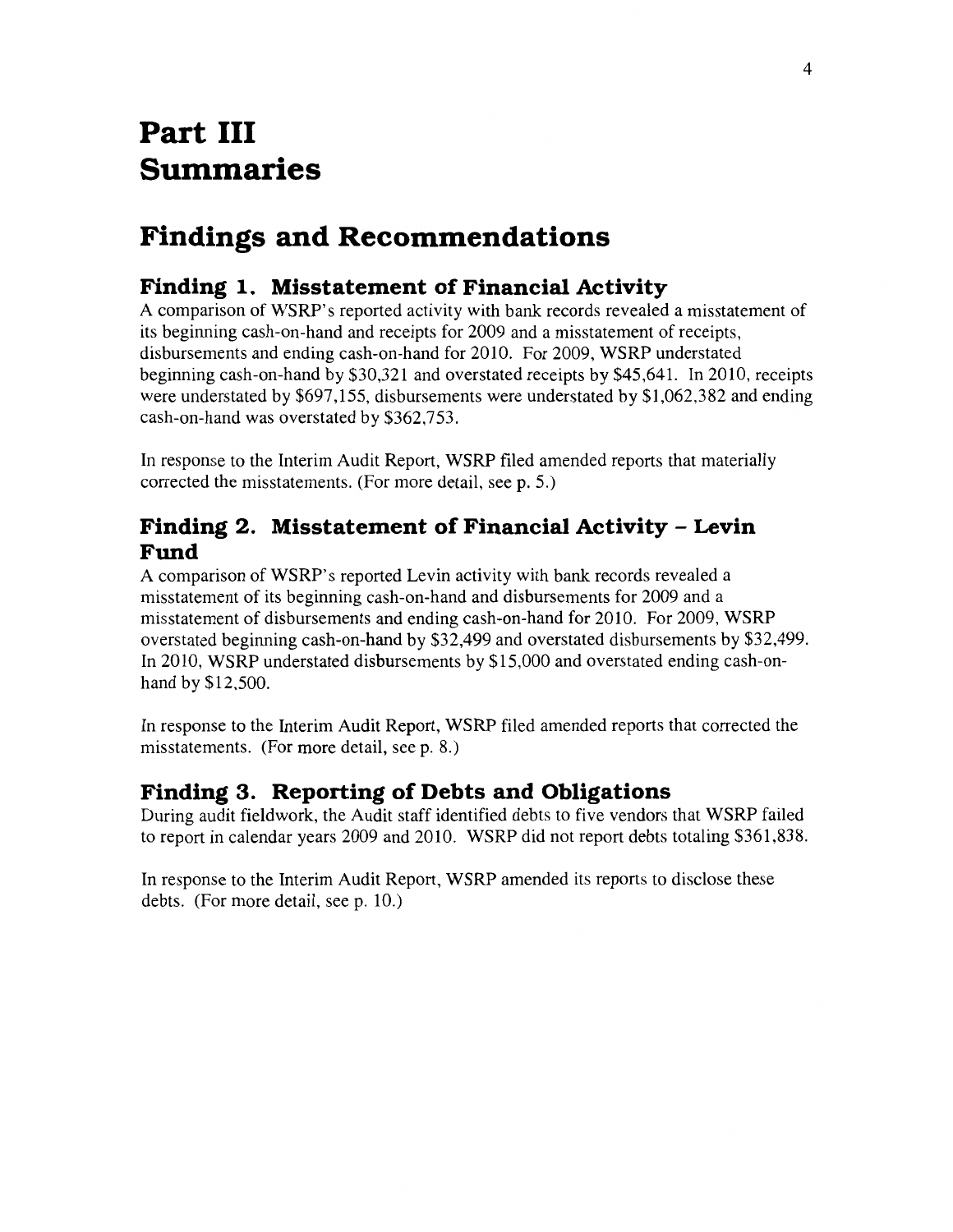## **Part IV Findings and Recommendations**

## **I Finding 1. Misstatement of Financial Activity**

#### **Summary**

A comparison of WSRP's reported activity with bank records revealed a misstatement of its beginning cash-on-hand and receipts for 2009 and a misstatement of receipts, disbursements and ending cash-on-hand for 2010. For 2009, WSRP understated beginning cash-on-hand by \$30,321 and overstated receipts by \$45,641. In 2010, receipts were understated by \$697,155, disbursements were understated by \$1,062,382 and ending cash-on-hand was overstated by \$362,753.

In response to the Interim Audit Report, WSRP filed amended reports that materially corrected the misstatements.

#### **Legal Standard**

**Contents of Reports.** Each report must disclose:

- the amount of cash-on-hand at the beginning and end of the reporting period;
- the total amount of receipts for the reporting period and for the calendar year;
- the total amount of disbursements for the reporting period and for the calendar year; and
- certain transactions that require itemization on Schedule A (Itemized Receipts) or Schedule B (Itemized Disbursements). 2 U.S.C.  $\S 434(b)(1)$ , (2), (3), (4) and (5).

#### **Facts and Analysis**

#### **A. Facts**

During audit fieldwork, the Audit staff reconciled reported activity with bank records for 2009 and 2010. It determined that WSRP misstated the beginning cash balance and receipts for 2009 and receipts, disbursements and ending cash balance for 2010. The following charts outline the discrepancies for the cash balances, receipts and disbursements for each year. The succeeding paragraphs address the reasons for the misstatements.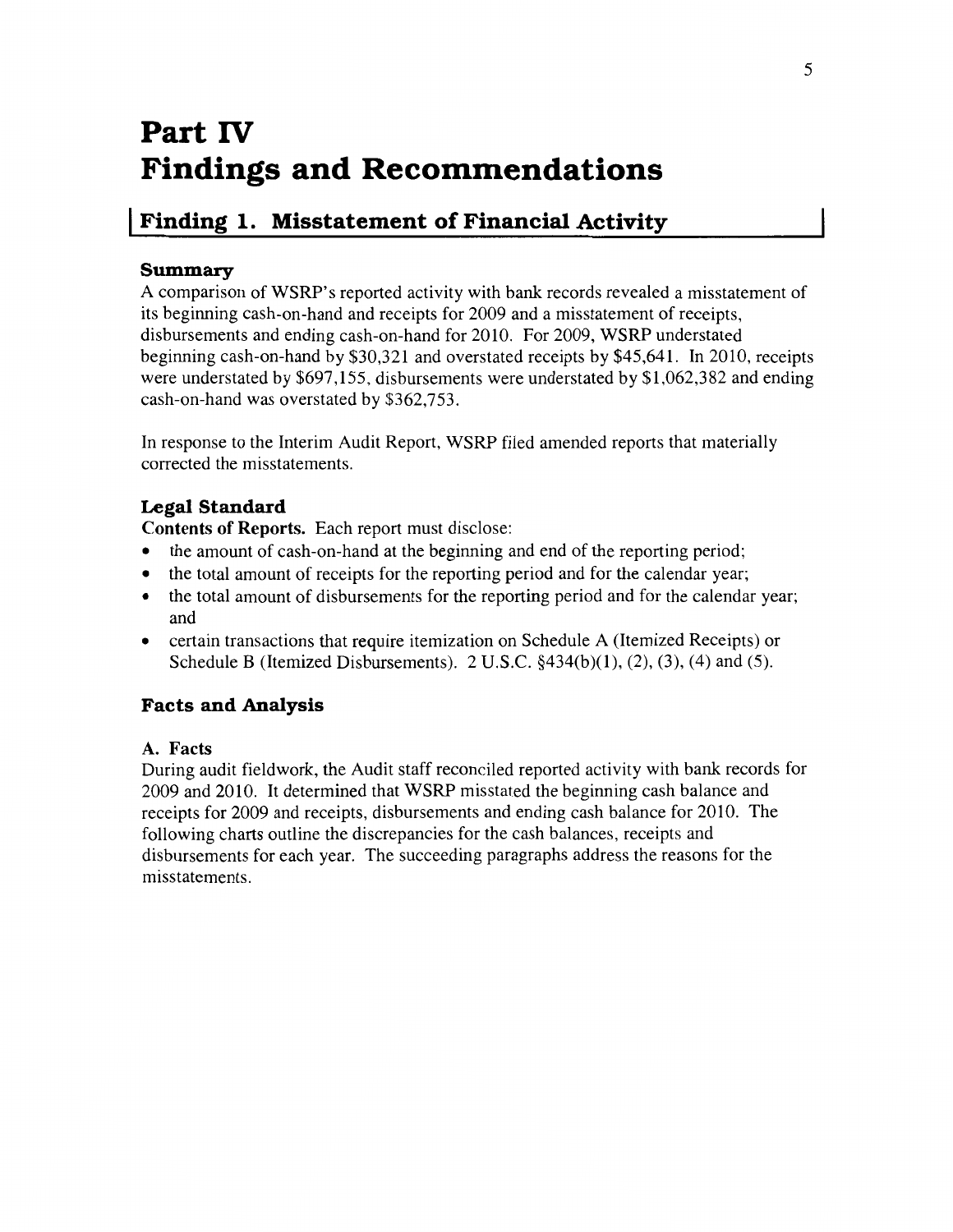| 2009 Committee Activity       |                 |                     |                    |  |
|-------------------------------|-----------------|---------------------|--------------------|--|
|                               | <b>Reported</b> | <b>Bank Records</b> | <b>Discrepancy</b> |  |
| <b>Beginning Cash Balance</b> | \$124,951       | \$155,272           | \$30,321           |  |
| @ January 1, 2009             |                 |                     | Understated        |  |
| Receipts                      | \$852,256       | \$806,615           | \$45,641           |  |
|                               |                 |                     | Overstated         |  |
| Disbursements                 | \$970,577       | \$952,783           | \$17,794           |  |
|                               |                 |                     | Overstated         |  |
| <b>Ending Cash Balance</b>    | \$6,630         | \$9,104             | \$2,474            |  |
| @ December 31, 2009           |                 |                     | Understated        |  |

WSRP understated the beginning cash-on-hand by \$30,321 and did not explain the discrepancy, but it likely resulted from prior period discrepancies.

The overstatement of receipts resulted from the following:

| • Reported transfers from Levin (\$32,499) and non-federal accounts |                                                                        |
|---------------------------------------------------------------------|------------------------------------------------------------------------|
| by the transferring accounts                                        | \$ (63,190)                                                            |
| • Transfers from affiliated committee and non-federal account       |                                                                        |
| not reported                                                        | 15,097                                                                 |
| • Unexplained differences                                           | 2,452                                                                  |
| <b>Net Overstatement of Receipts</b>                                | \$(45,641)                                                             |
|                                                                     | $(\$30,691)$ that were not supported by bank deposits or checks/debits |

| <b>2010 Committee Activity</b> |                 |                     |                    |  |
|--------------------------------|-----------------|---------------------|--------------------|--|
|                                | <b>Reported</b> | <b>Bank Records</b> | <b>Discrepancy</b> |  |
| Beginning Cash Balance         | \$6,630         | \$9,104             | \$2,474            |  |
| @ January 1, 2010              |                 |                     | Understated        |  |
| Receipts                       | \$2,275,638     | \$2,972,793         | \$697,155          |  |
|                                |                 |                     | Understated        |  |
| Disbursements                  | \$1,925,680     | \$2,988,062         | \$1,062,382        |  |
|                                |                 |                     | Understated        |  |
| <b>Ending Cash Balance</b>     | \$356,588       | $-$ \$6,165         | \$362,753          |  |
| @ December 31, 2010            |                 |                     | Overstated         |  |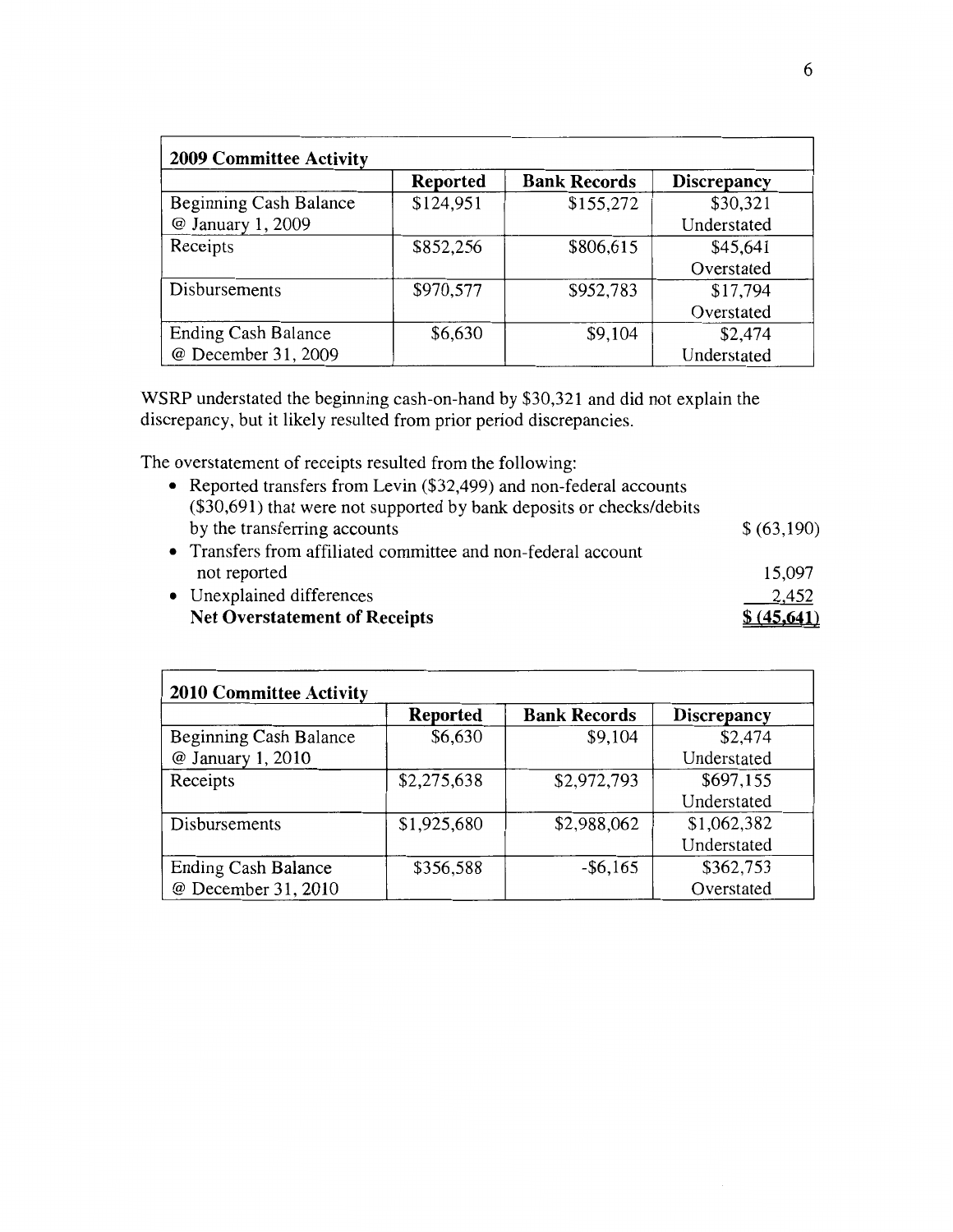The understatement of receipts resulted from the following:

| • Transfer from Levin account not reported                       | S.<br>3,000         |
|------------------------------------------------------------------|---------------------|
| • Transfers from non-federal accounts not reported               | 109,078             |
| • Transfers from political committees not reported               | 487,215             |
| • Contributions from individuals not reported                    | 93,337              |
| In-kind contributions not reported as receipts<br>$\bullet$      | 10,976              |
| Reported transfer not supported by bank deposits                 | (11,675)            |
| Reported contribution not supported by bank deposit              | (5,000)             |
| • Unexplained differences                                        | 10,224              |
| <b>Net Understatement of Receipts</b>                            | 697.155             |
| The understatement of disbursements resulted from the following: |                     |
| • Payroll expenditures not reported                              | \$<br>33,457        |
| • Operating Expenditures not reported                            | 1,023,213           |
| Transfers to political committees not reported                   | 25,000              |
| Contributions to other committees not reported                   | 10,000              |
| Reported disbursements not supported by checks or debits         | (24, 185)           |
| Unexplained differences                                          | (5,103)             |
| <b>Net Understatement of Disbursements</b>                       | \$1.0 <u>62,382</u> |

The majority of the \$1,023,213 in expenditures not reported included costs associated with mail pieces provided by nine vendors, totaling \$882,966.

The \$362,753 overstatement of the ending cash-on-hand resulted from the misstatements described above.

#### **B. Interim Audit Report & Audit Division Recommendation**

Audit staff discussed this matter with WSRP representatives at the exit conference. WSRP representatives made no comment on this matter.

The Interim Audit Report recommended that WSRP amend its disclosure reports to correct the misstatements for both 2009 and 2010, and amend its most recently filed report to correct the cash-on-hand balance with an explanation that the change resulted from a prior period audit adjustment.

Further, the Audit staff recommended that WSRP reconcile the cash balance of its most recent report to identify any subsequent discrepancies that may affect the adjustment recommended by the Audit staff.

#### **C. Committee Response to Interim Audit Report**

In response to the Interim Audit Report, WSRP filed amended reports that materially corrected the misstatements.

In addition, a WSRP representative explained that Audit staff should have treated a \$43,921 disbursement from a federal account and a transfer of an identical amount from the nonfederal account to the federal account-- both of which were included as umeported in the Interim Audit Report-- as reversing transactions. These transactions involved a payment mistakenly made from a federal account for nonfederal activity and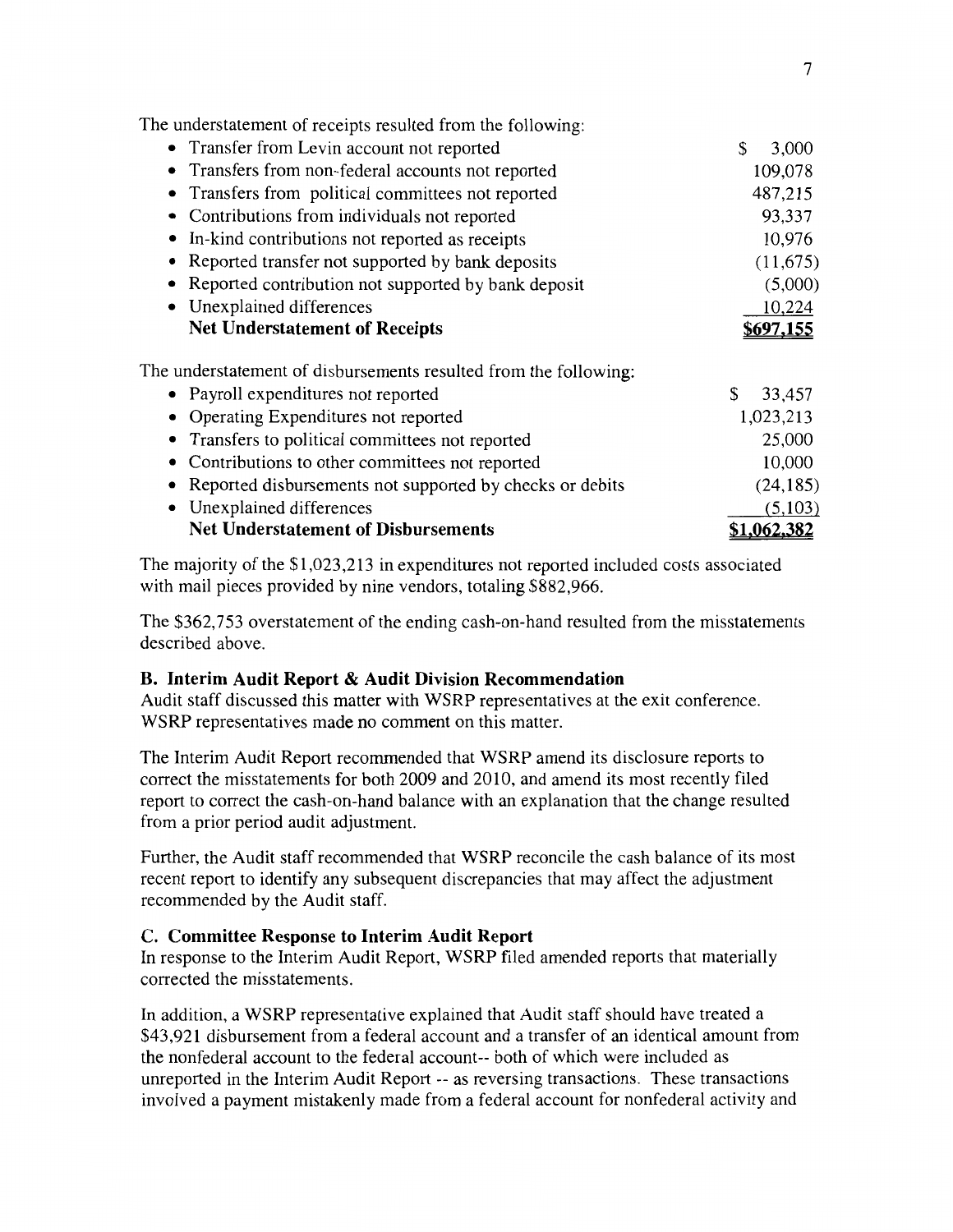the subsequent reimbursement from the nonfederal account. WSRP included both transactions in the amended reports.

## **I Finding 2. Misstatement of Financial Activity - Levin Fund**

#### **Summary**

A comparison of WSRP's reported Levin activity with bank records revealed a misstatement of its beginning cash-on-hand and disbursements for 2009 and a misstatement of disbursements and ending cash-on-hand for 2010. For 2009, WSRP overstated beginning cash-on-hand by \$32,499 and overstated disbursements by \$32,499. In 2010, WSRP understated disbursements by \$15,000 and overstated ending cash-onhand by \$12,500.

In response to the Interim Audit Report, WSRP filed amended reports that corrected the misstatements.

### **Legal Standard**

**Contents of Levin Reports.** Each report must disclose:

- the amount of cash-on-hand for Levin funds at the beginning and end of the reporting period;
- the total amount of Levin fund receipts and disbursements (including allocation transfers) for the reporting period and for the calendar year; and
- certain transactions that require itemization on Schedule L-A (Itemized Receipts of Levin Funds) or Schedule L-B (Itemized Disbursements of Levin Funds). 11 CFR §300.36 (b)(2)(B).

### **Facts and Analysis**

#### **A. Facts**

During audit fieldwork, the Audit staff reconciled reported Levin activity with bank records for 2009 and 2010. It determined that WSRP misstated beginning cash-on-hand and disbursements for 2009 and disbursements and ending cash-on-hand for 2010. The following charts outline the discrepancies for the cash balances, receipts, and disbursements for each year. The succeeding paragraphs address the reasons for the misstatements.

| <b>2009 Committee Activity</b>                    |                 |                     |                        |  |
|---------------------------------------------------|-----------------|---------------------|------------------------|--|
|                                                   | <b>Reported</b> | <b>Bank Records</b> | <b>Discrepancy</b>     |  |
| <b>Beginning Cash Balance</b>                     | \$49,500        | \$17,001            | \$32,499               |  |
| @ January 1, 2009                                 |                 |                     | Overstated             |  |
| Receipts                                          | \$0             | \$0                 | \$0                    |  |
| Disbursements                                     | \$49,499        | \$17,000            | \$32,499<br>Overstated |  |
| <b>Ending Cash Balance</b><br>@ December 31, 2009 | \$1             | \$1                 |                        |  |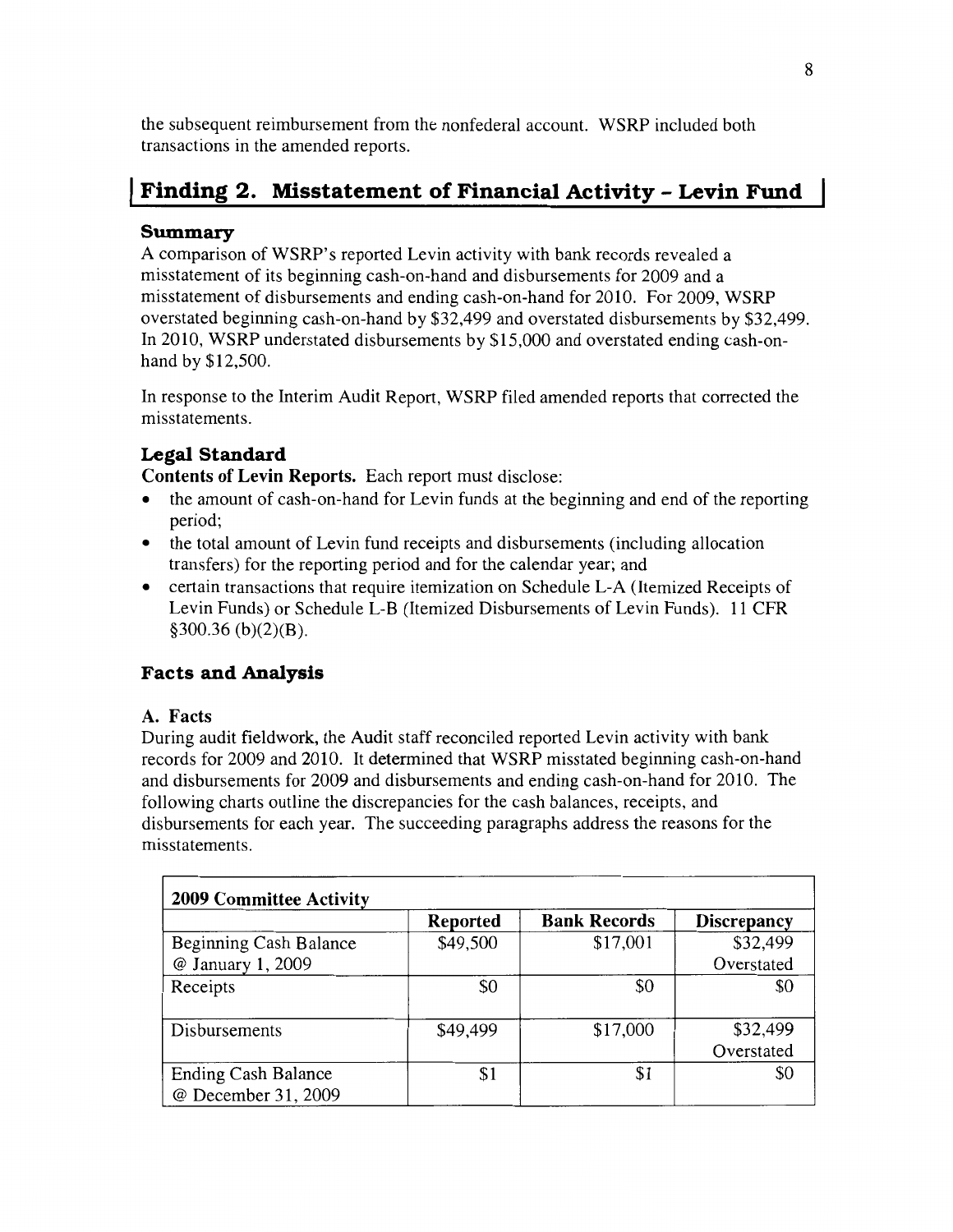WSRP overstated the beginning cash balance by \$32,499 and did not explain the discrepancy, but it likely resulted from prior period discrepancies.

The overstatement of disbursements resulted when WSRP erroneously reported transfers of \$32,499 to the federal account. WSRP also identified these transactions as an adjustment to the federal bank reconciliation (see Finding **1,** page 5). These transfers appear to have been reported to correct the overstatement of cash-on-hand as of January 1, 2009.

| <b>2010 Committee Activity</b> |                 |                     |                    |  |
|--------------------------------|-----------------|---------------------|--------------------|--|
|                                | <b>Reported</b> | <b>Bank Records</b> | <b>Discrepancy</b> |  |
| Beginning Cash Balance         | \$1             | \$1                 |                    |  |
| @ January 1, 2010              |                 |                     |                    |  |
| Receipts                       | \$12,500        | \$15,000            | \$2,500            |  |
|                                |                 |                     | Understated        |  |
| Disbursements                  | \$0             | \$15,000            | \$15,000           |  |
|                                |                 |                     | Understated        |  |
| <b>Ending Cash Balance</b>     | \$12,501        | \$1                 | \$12,500           |  |
| @ December 31, 2010            |                 |                     | Overstated         |  |

WSRP did not report a \$15,000 transfer it made to the federal account. The \$12,500 overstatement of the ending cash balance resulted from the misstated receipts and disbursements noted above.

#### **B. Interim Audit Report & Audit Division Recommendation**

Audit staff discussed this matter with WSRP representatives at the exit conference. WSRP representatives made no comment on this matter.

The Interim Audit Report recommended that WSRP amend its disclosure reports to correct the misstatements for both 2009 and 2010.<sup>3</sup>

#### **C. Committee Response to Interim Audit Report**

In response to the Interim Audit Report, WSRP filed amended reports that corrected the misstatements.

<sup>&</sup>lt;sup>3</sup> WSRP has not reported any Levin activity for calendar year 2011.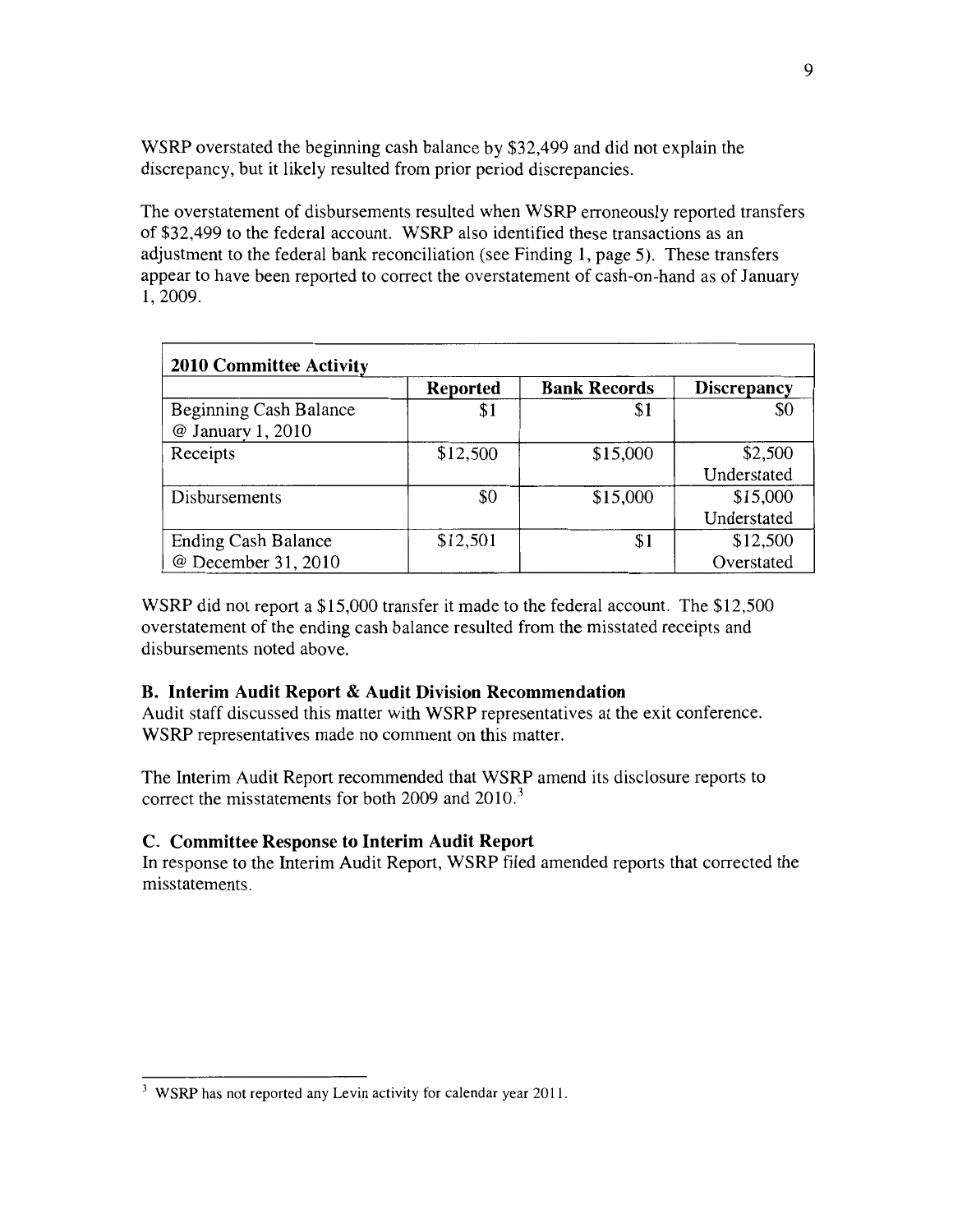## **I Finding 3. Reporting of Debts and Obligations**

#### **Summary**

During audit fieldwork, the Audit staff identified debts to five vendors that WSRP failed to report in calendar years 2009 and 2010. Debts totaling \$361,838 were not reported.

In response to the Interim Audit Report, WSRP amended its reports to disclose these debts.

### **Legal Standard**

**A. Continuous Reporting Required.** A political committee must disclose the amount and nature of outstanding debts and obligations until those debts are extinguished. 2 U.S.C. §434(b)(8) and **11** CFR §§104.3(d) and 104.1l(a).

**B. Separate Schedules.** A political committee must file separate schedules for debts owed by and to the committee with a statement explaining the circumstances and conditions under which it incurred or extinguished each debt and obligation. 11 CFR § 104.11(a).

#### **C. Itemizing Debts and Obligations.**

- Once it has been outstanding 60 days from the date incurred, a debt of \$500 or less must be reported on the next regularly scheduled report.
- A debt exceeding \$500 must be disclosed in the report that covers the date on which the debt was incurred.  $11$  CFR § 104.11(b).

#### **Facts and Analysis**

#### **A. Facts**

The Audit staff reviewed vendor invoices and computer files containing WSRP disbursements made in 2009 and 2010. Although WSRP paid the majority of invoices in a timely manner, it carried outstanding balances with five vendors that were not disclosed as debts on Schedule D (Debts and Obligations). The debts totaled \$361,838.<sup>4</sup>

#### **B. Interim Audit Report & Audit Division Recommendation**

The Audit staff informed WSRP representatives of this matter at the exit conference and provided schedules detailing the undisclosed debts for each reporting period. WSRP representatives made no comment on this matter.

The Interim Audit Report recommended that WSRP amend its reports to disclose the debts and obligations addressed above.

<sup>&</sup>lt;sup>4</sup> Each debt in this amount was counted once. In order for WSRP to correctly file amended reports, a schedule was provided that includes the amount of each debt required to be reported for each reporting period.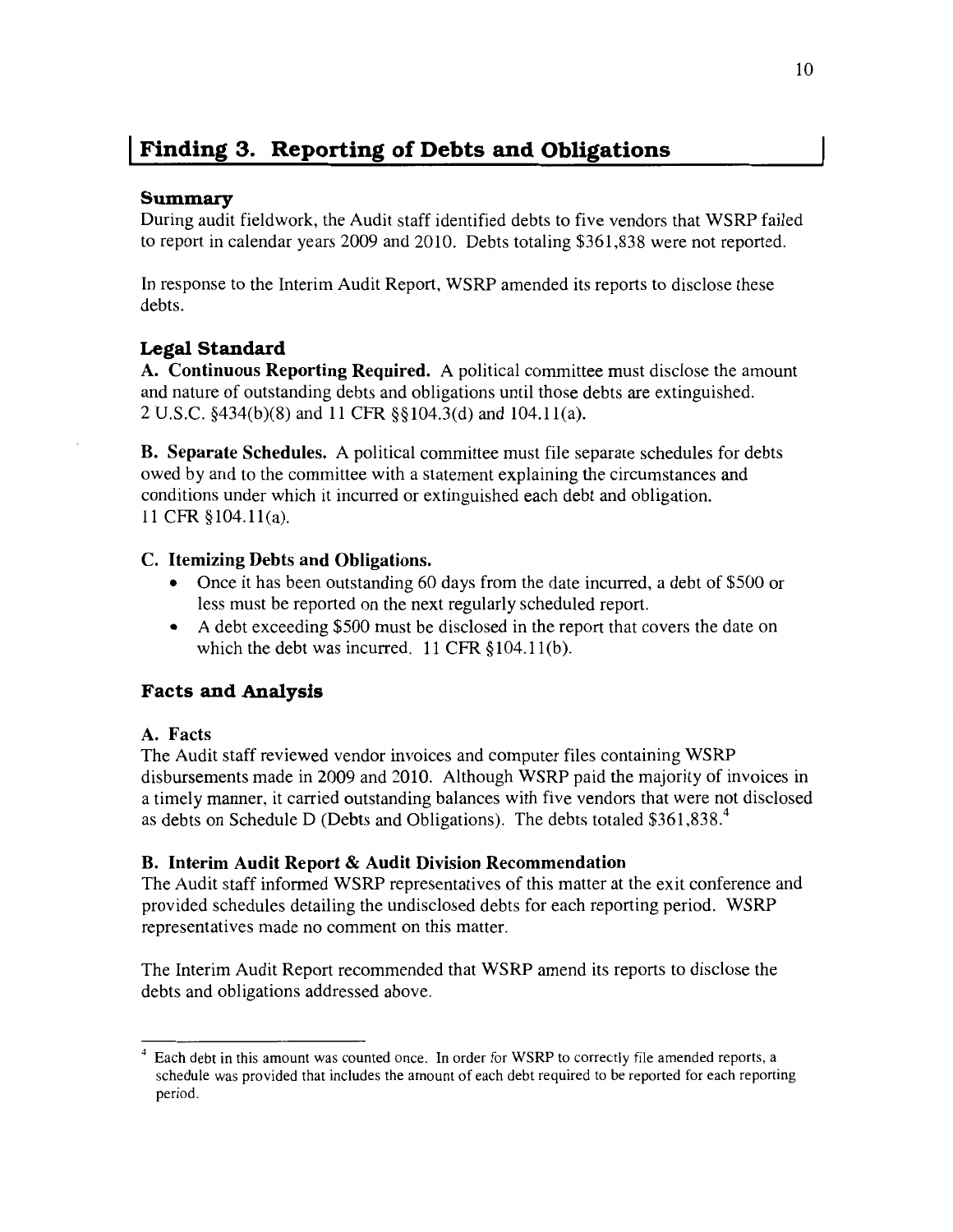#### **C. Committee Response to Interim Audit Report**

In response to the Interim Audit Report, WSRP filed amended reports disclosing the debts and obligations.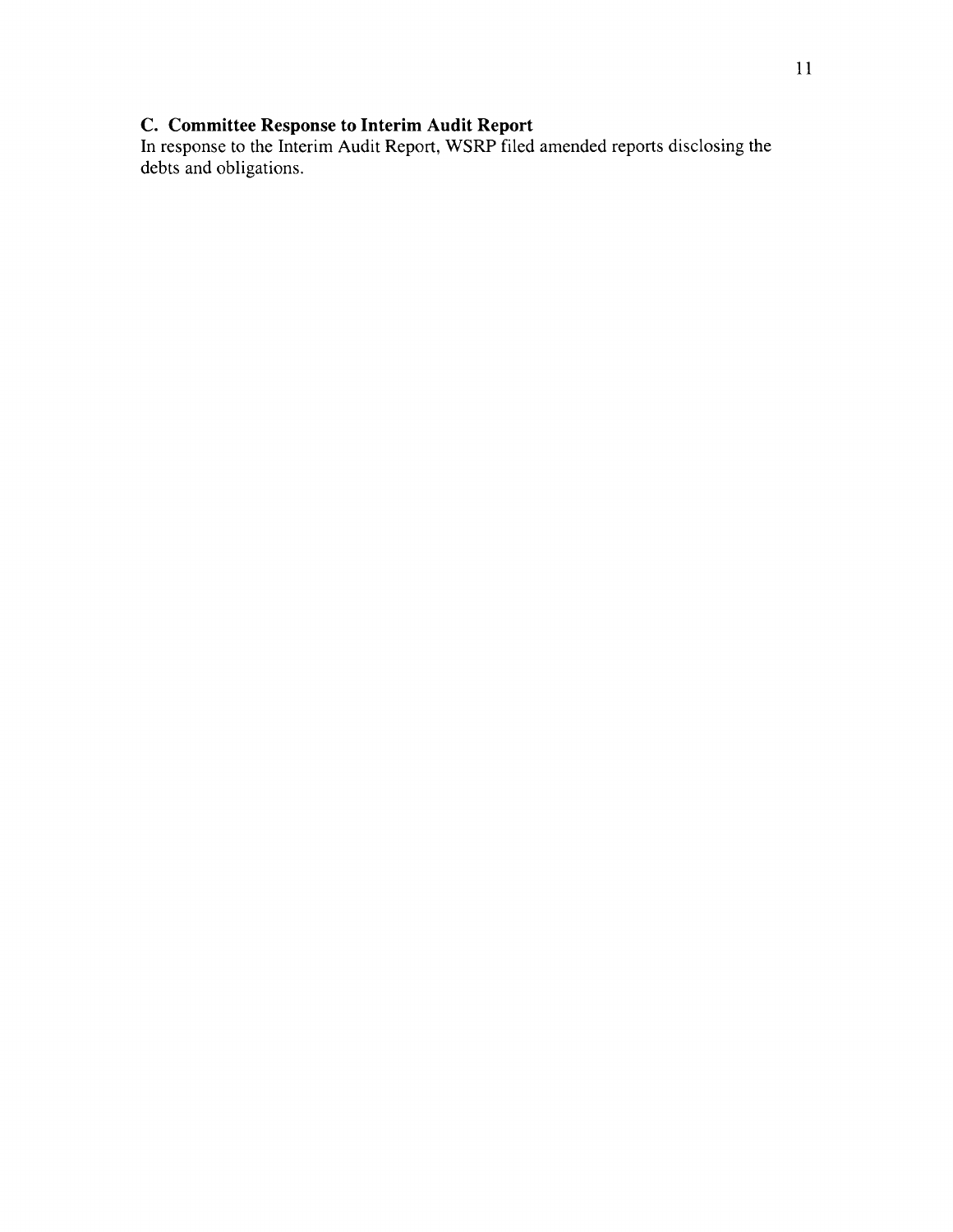

FEDERAL ELECTION COMMISSION WASHINGTON, D.C. 20463

April 3, 2012

#### **MEMORANDUM**

TO: Thomas Hintermister Assistant Staff Director

FROM: Lawrence L. Calvert, Jr. Associate General Counsel

> Lorenzo Holloway Assistant General Counsel For Public Finance and Audit Advice

Jennifer Waldman  $\mathscr{L}$  two Paralegal Specialist  $\overline{U}$ 

SUBJECT: Draft Final Audit Report on Washington State Republican Party (LRA #874)

The Office of General Counsel has reviewed the Draft Final Audit Report on the Washington State Republican Party Committee. We concur with the findings in the Proposed Report (Finding  $1 - M$ isstatement of Financial Activity, Finding  $2 - M$ isstatement of Financial Activity- Levin Fund, and Reporting of Debts and Obligations). If you have any questions, please contact Jennifer Waldman, the paralegal assigned to this audit.

cc: Christopher Hughey, Deputy General Counsel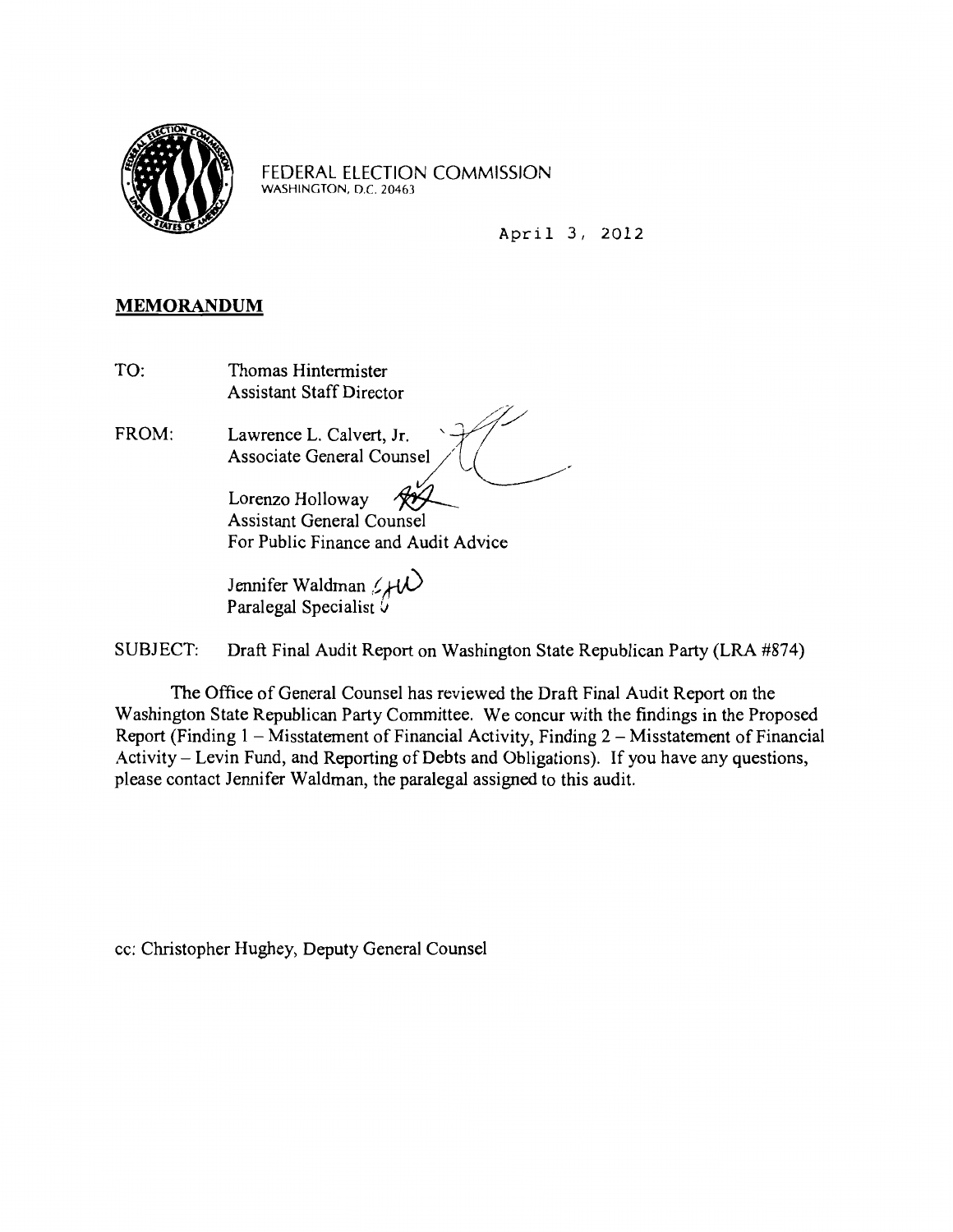# A R I S T O T L E

NOW YOU KNOWTM

205 Pennsylvania Avenue, S.E. Washington, D.C. 20003

April27, 2012

Thomas Hintermister Assistant Staff Director Audit Division Federal Election Commission 999 E Street, NW Washington, DC 20463

Cc: Commission Secretary

Re: Washington State Republican Committee Response to Draft Final Audit Report Request for Hearing

Dear Mr. Hintermister:

The Washington State Republican Committee (WSRP) offers this response to the Draft Final Audit Report provided to the Committee and requests a hearing before the Commission to present legal arguments concerning the proposed finding regarding misstatement of financial activity.

#### Background

The proposed finding on Financial Activity includes a \$43,920.85 disbursement from WSRP's Federal account on August 5, 2010 and a transfer of an identical amount from its non-Federal to its Federal account on August 12, 2010 that were not initially reported. This payment was for state legislative campaign activity (100% non-Federal). The payment was mistakenly made from the Federal account and the error was discovered and rectified in one week. While WSRP amended its reports to disclose these transactions, WSRP does not believe these transactions should be included in the finding regarding misstatement of financial activity.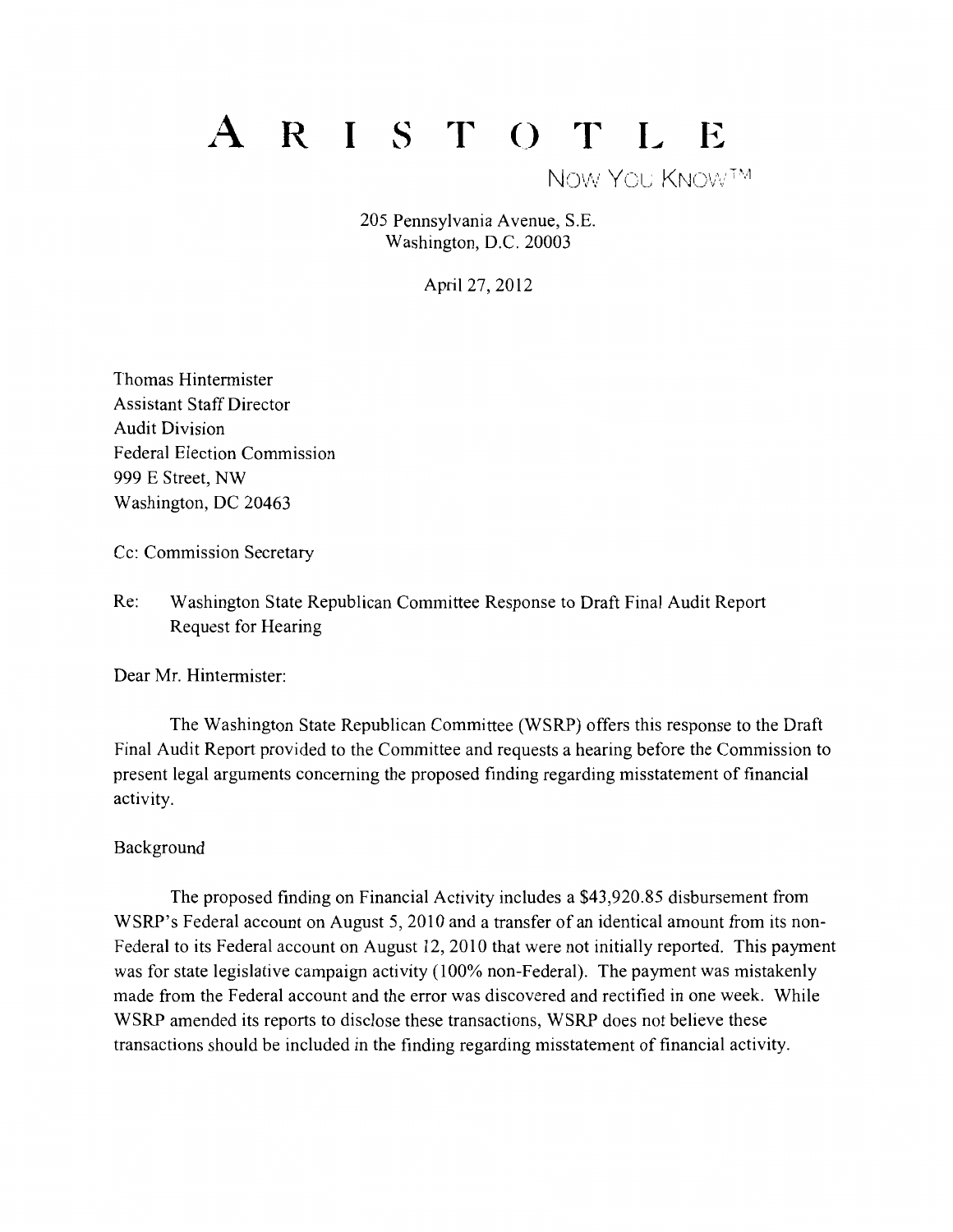A combination of Federal and Washington law effectively require WSRP to maintain four separate accounts (Federal, Levin, State Exempt, and State Non-Exempt). Occasionally, especially in the midst of a busy election season, a payment is made or a receipt deposited into an incorrect account. On the receipt side, WSRP performs a daily reconciliation that normally resolves receipt characterizations at the end of each business day. Disbursements are reviewed weekly at a minimum.

In light of this regulatory complexity, WSRP believes there should be room to correct clerical errors in deposit or payment processing. The Audit Division's finding currently counts this error against WSRP twice: first as an unreported disbursement, and second as an unreported receipt (transfer) from the state account. While this accounting presents a technically correct picture ofWSRP's bank account activity, it presents a substantively misleading picture of WSRP's Federal and non-Federal activity. WSRP believes these transactions should be excluded from the finding regarding misstatement of financial activity.

#### Issue Presented

The audit division's position appears to be that every transaction in a political committee's (Federal) bank account must appear on the committee's FEC report, even if the transactions were obvious and quickly rectified errors. WSRP believes that simple payment errors corrected within a reporting period should not be required to be reported.

#### Analysis

In the analogous context of correcting mistaken deposits the audit division itself appears to have acknowledged that a reasonable cure period for simple banking errors is appropriate. The Final Audit Report for the Democratic Party of Orange County FED PAC (September 29, 2011) notes:

During audit fieldwork, DPOC representatives inquired as to whether they were required to report deposit errors made and corrected within a reporting period. The Audit staff noted that DPOC did not correct all of the errors within a reporting period.

This statement implies that errors corrected within the reporting period might not require reporting.<sup>1</sup> That is precisely the situation of this transaction by WSRP.

 $1$  The DPOC report goes on to note that not all errors by that committee were corrected within the same reporting period and the number of occurrences indicated a systemic problem. In WSRP's case the error was corrected in the same reporting period and this type of error occurred one time only.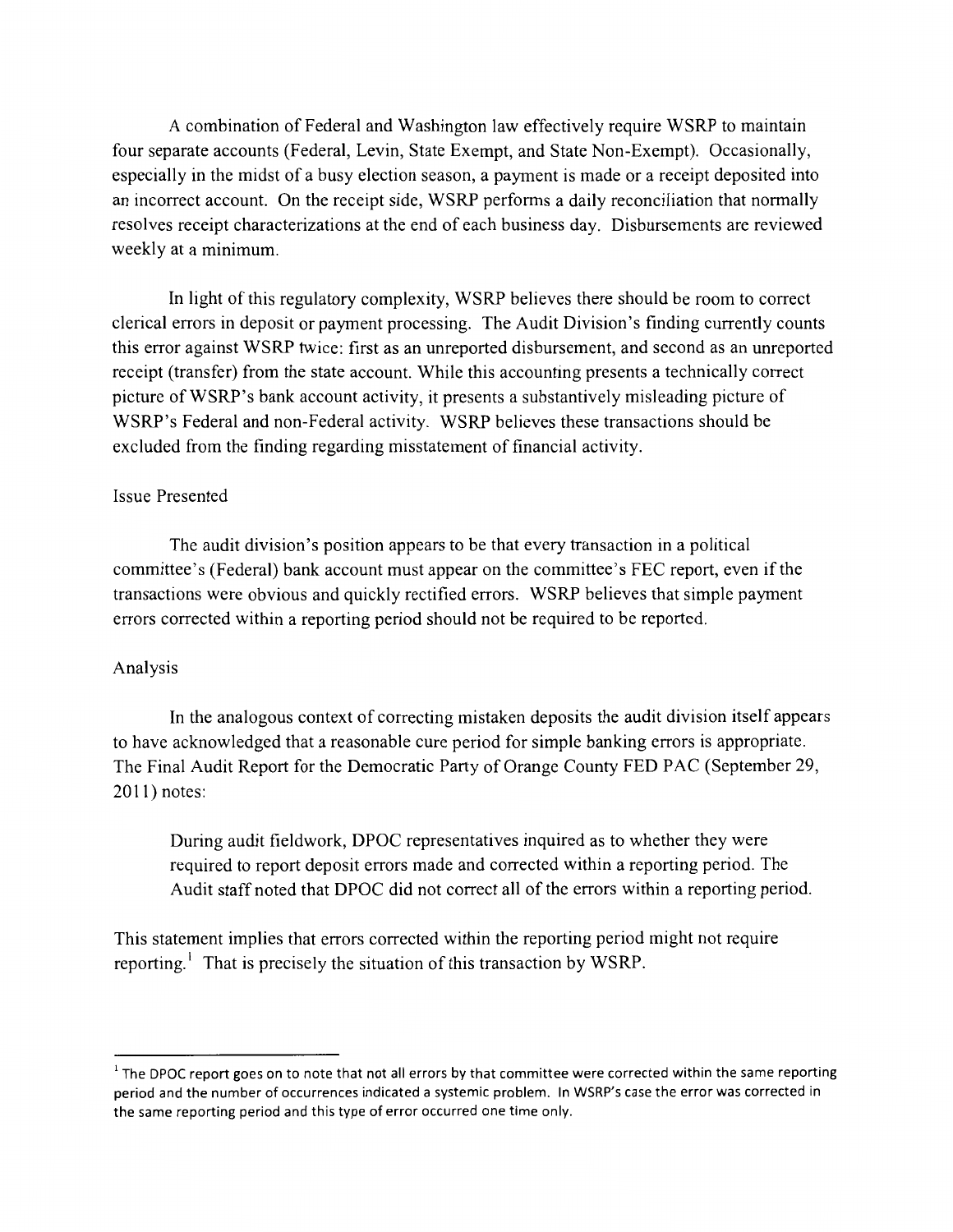In the Final Audit Report on the Georgia Federal Elections Committee (August 15, 2011) the Commission failed to adopt a recommended finding that the Georgia Committee should have reported non-Federal disbursements from a payroll account. This is another instance where the Commission refused to apply an "every account entry" reporting requirement. Commissioners who supported the proposed finding in the Georgia audit need not concede that ongoing activity from a shared account is exempt from reporting to conclude in this case that a one-time error should be exempt.

In at least one circumstance, the Commission explicitly approves excluding offsetting transactions within a single reporting period from FEC reports. In discussing reporting requirements for bounced checks, the Commission's Campaign Guide for Party Committees (page 77, 2009) states: "Checks received and returned by the bank in the same reporting period do not need to be reported." WSRP believes that a similar offsetting transaction rule should apply to disbursement errors where an offsetting transaction corrects the error within the same reporting period.

#### Conclusion

WSRP believes that political committees maintaining Federal and non-Federal accounts should be permitted to correct deposit or payment errors between the accounts within a reporting period without a requirement to report the offsetting account transactions. Requiring reporting of simple and rapidly corrected banking errors serves no public purpose, and, indeed, would present a misleading picture of a committee's political activity. WSRP asks that the proposed findings regarding understatements of receipts and disbursements each be reduced by \$43,921 to exclude these offsetting transactions.

Sincerely,

David M. Mason

David M. Mason Senior Vice President, Compliance Services Aristotle International for Washington State Republican Committee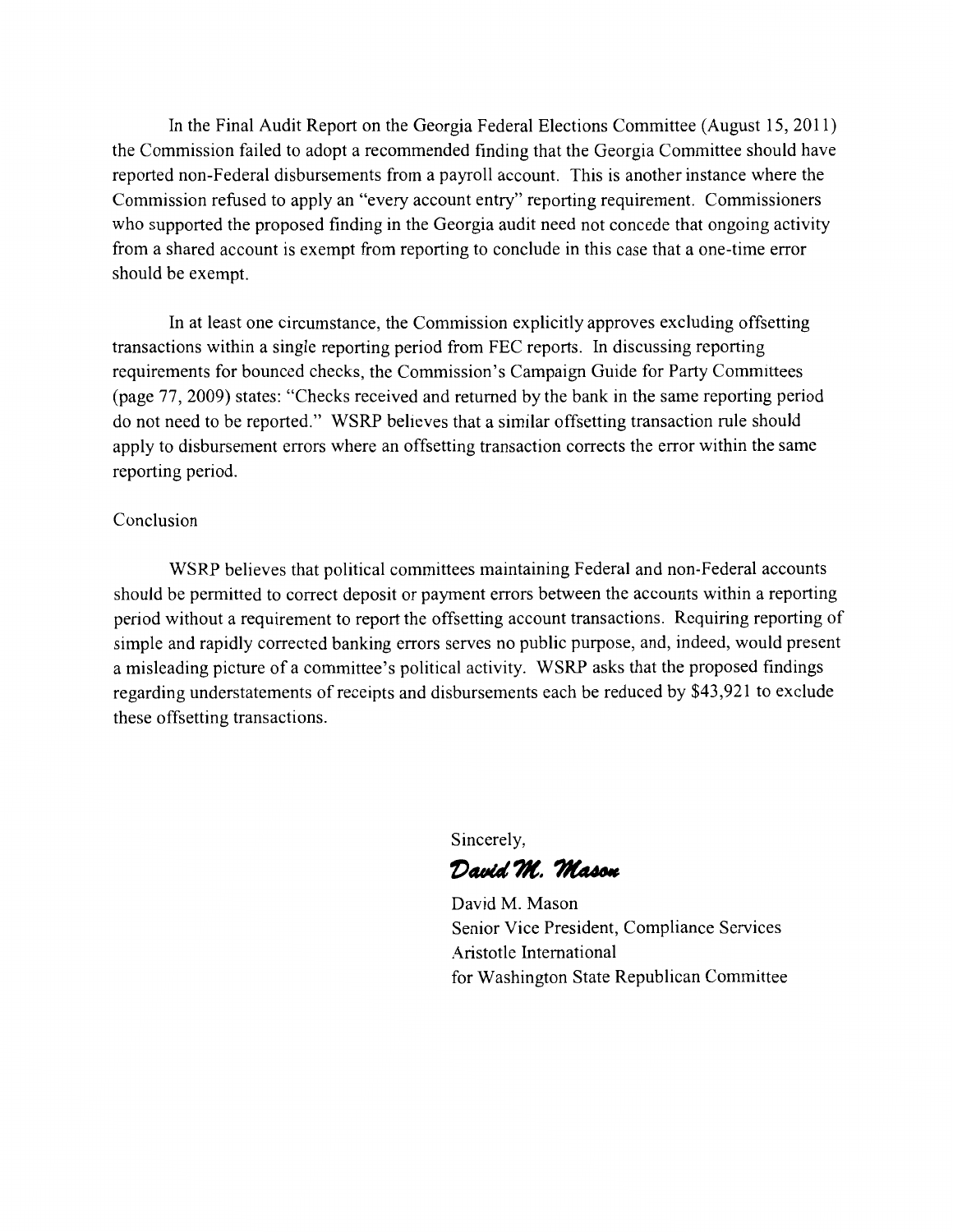# R IST OT L E

NOW YOU KNOW<sup>TM</sup>

205 Pennsylvania Avenue, S.E. Washington, D.C. 20003

June 1, 2012

Thomas Hintermister Assistant Staff Director Audit Division Federal Election Commission 999 E Street, NW Washington, DC 20463

By e-mail

Re: Washington State Republican Committee Response to Draft Final Audit Report – Additional Citations

Dear Mr. Hintermister:

Thank you for the opportunity to provide additional citations in support of the Washington State Republican Committee's (WSRP) response to the Draft Final Audit Report.

The Final Audit Report on the Democratic Party of Arkansas (2007-2008) included a finding that the Committee failed to report \$66,000 in non-Federal activity mistakenly paid for out of the federal account and failed to report a reimbursement of this amount from the nonfederal account. The reimbursement was made about three weeks after the payment and within the same reporting period. The audit division recommended amending reports to disclose both transactions. The Committee indicated it believed it was justified in excluding the transaction because it was in the same reporting period, but complied with the recommendation and did not contest the finding after the exit conference.

11 CFR 102.5(a)(1)(i) generally bans transfers from the non-federal to the federal account. This requirement is summarized in several audit reports as "Generally, a political committee may not transfer funds from its non-federal account to its federal account, except when the committee follows specific rules for paying for shared federal/non-federal election